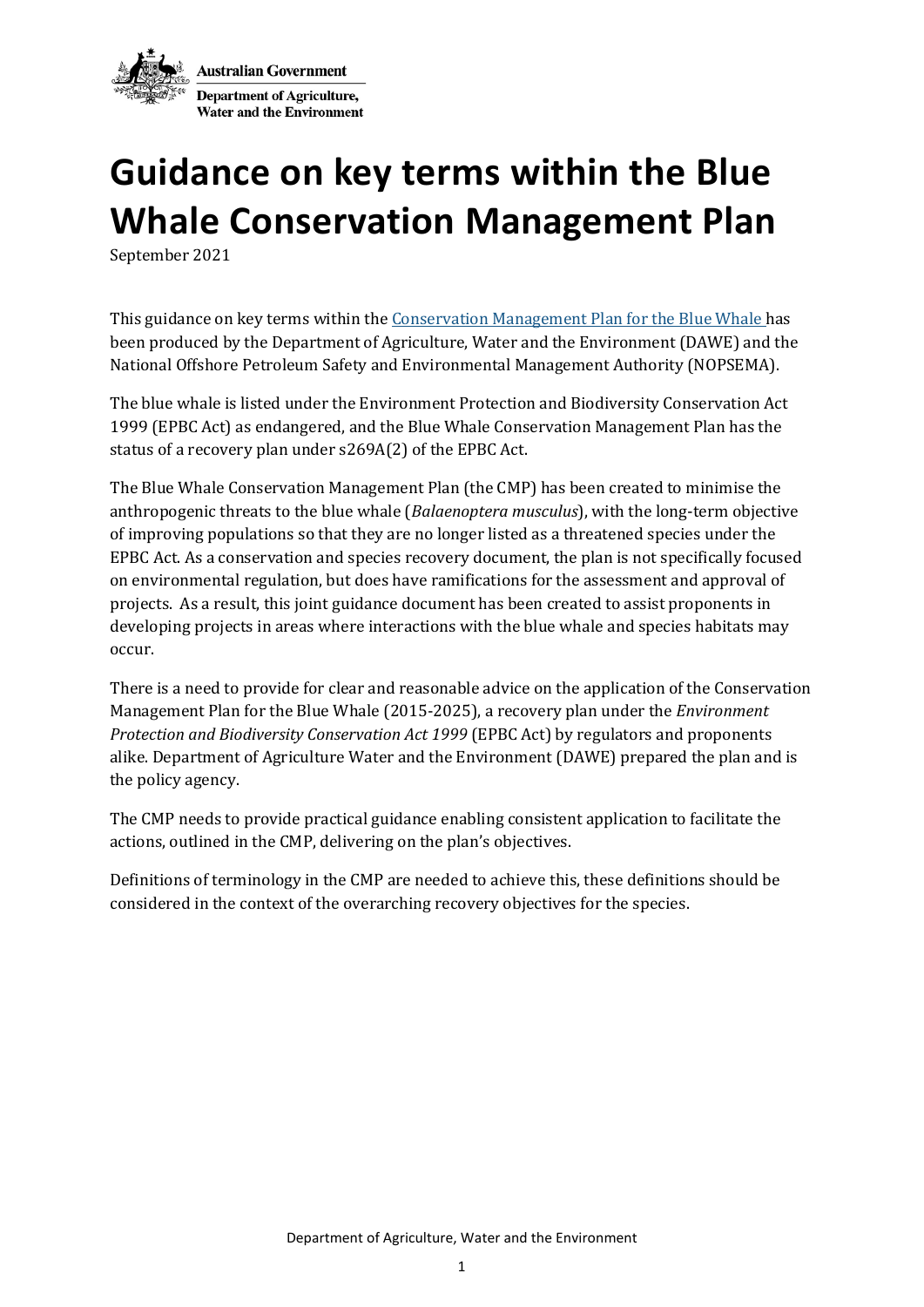| Element                                                                                                                                                                                                                                                                         | <b>Definition</b>                                                                                                                                                                                                                                                                                                                                                                                                                                                                                                                                                                              |
|---------------------------------------------------------------------------------------------------------------------------------------------------------------------------------------------------------------------------------------------------------------------------------|------------------------------------------------------------------------------------------------------------------------------------------------------------------------------------------------------------------------------------------------------------------------------------------------------------------------------------------------------------------------------------------------------------------------------------------------------------------------------------------------------------------------------------------------------------------------------------------------|
| <b>Recovery Plans</b>                                                                                                                                                                                                                                                           | The CMP was made under s269A(2) the EPBC Act - it is a legal requirement to 'not act<br>inconsistently' with objectives and specific actions. The Conservation Management<br>Plan for the Blue Whale conforms to the International Whaling Commission's (IWC)<br>'Conservation Management Plan' (Plan) format, while also meeting the requirements<br>of a recovery plan under the EPBC Act                                                                                                                                                                                                    |
| Recovery plan actions                                                                                                                                                                                                                                                           | Specific actions are designed to deliver tangible results against recovery plan<br>objectives to minimise anthropogenic threats and allow for the conservation status of<br>the blue whale to improve, so that they can be removed from the EPBC Act threatened<br>species list.                                                                                                                                                                                                                                                                                                               |
| <b>Biologically important</b><br>areas                                                                                                                                                                                                                                          | Through the development of Marine Bioregional Plans, Biologically Important Areas<br>(BIAs) have been identified for blue whales. BIAs are not defined under the EPBC Act,<br>but they are areas that are particularly important for the conservation of protected<br>species and where aggregations of individuals display biologically important<br>behaviour such as calving, foraging, resting or migration.                                                                                                                                                                               |
|                                                                                                                                                                                                                                                                                 | BIAs have been identified using expert scientific knowledge about species'<br>distribution, abundance and behaviour. The CMP states that it is not currently<br>possible to define habitat critical to the survival of blue whales. To date the best<br>information relates to biologically important areas where foraging occurs. These<br>foraging areas can be considered important to the survival of blue whales as they<br>seasonally support highly productive ecosystem processes on which significant<br>aggregations of whales rely.                                                 |
|                                                                                                                                                                                                                                                                                 | Foraging Areas are described on page 21 and mapped on page 17 of the CMP. These<br>CMP mapped areas correspond to BIAs for the blue whale and pygmy blue whale<br>(foraging of varying density and likelihood) mapped in the National Conservation<br>Values Atlas (NCVA).                                                                                                                                                                                                                                                                                                                     |
| Legal requirement -<br>Action A.2.3. from the Blue<br>Whale CMP:<br>"Anthropogenic noise in<br>biologically important<br>areas will be managed<br>such that any blue whale<br>continues to utilise the<br>area without injury, and is<br>not displaced from a<br>foraging area" | The intent of this requirement is to ensure that any blue whale can continue to forage<br>with a high degree of certainty in a Foraging Area, and that any blue whale is not<br>displaced from a Foraging Area. In instances where a threat of environmental harm<br>exists and there is scientific uncertainty as to the outcome, a precautionary approach<br>must be taken.                                                                                                                                                                                                                  |
|                                                                                                                                                                                                                                                                                 | A precautionary approach should be taken to the management of industry activities<br>proposed to occur in or adjacent to designated BIAs (Foraging Areas) due to the<br>increased likelihood of whales foraging in those locations at critically important<br>times.                                                                                                                                                                                                                                                                                                                           |
|                                                                                                                                                                                                                                                                                 | Activities proposed to occur outside designated Foraging Areas must adopt best<br>practice adaptive management approaches in the event that indicators of whale<br>foraging (such as aggregating in a particular area) are evident to ensure that impacts<br>to whales are not unacceptable e.g. injury or displacement.                                                                                                                                                                                                                                                                       |
| Definition of 'a foraging<br>area'                                                                                                                                                                                                                                              | Foraging -verb (i) to wander in search of supplies. (Macquarie Dictionary 8th ed.<br>2020)                                                                                                                                                                                                                                                                                                                                                                                                                                                                                                     |
|                                                                                                                                                                                                                                                                                 | Feeding - verb (i) to take food; eat; graze. (Macquarie Dictionary 8th ed. 2020)                                                                                                                                                                                                                                                                                                                                                                                                                                                                                                               |
|                                                                                                                                                                                                                                                                                 | Noting the potential for whale foraging and feeding to occur in areas of high primary<br>productivity outside of designated Foraging Areas, consideration also needs to be<br>given to management of industry activities and underwater anthropogenic noise<br>where opportunistic foraging potential exists.                                                                                                                                                                                                                                                                                  |
|                                                                                                                                                                                                                                                                                 | In areas other than those identified in the CMP or NCVA (described in points (i) and<br>(ii) above), where it can be reasonably predicted that blue whale foraging is probable,<br>known or whale presence is detected, adaptive management should be used during<br>industry activities to prevent unacceptable impacts (ie, no injury or biologically<br>significant behavioural disturbance) to blue whales from underwater anthropogenic<br>noise. In-field observations of actual whale feeding are difficult to detect, so<br>indicators of probable foraging should be used as a proxy. |